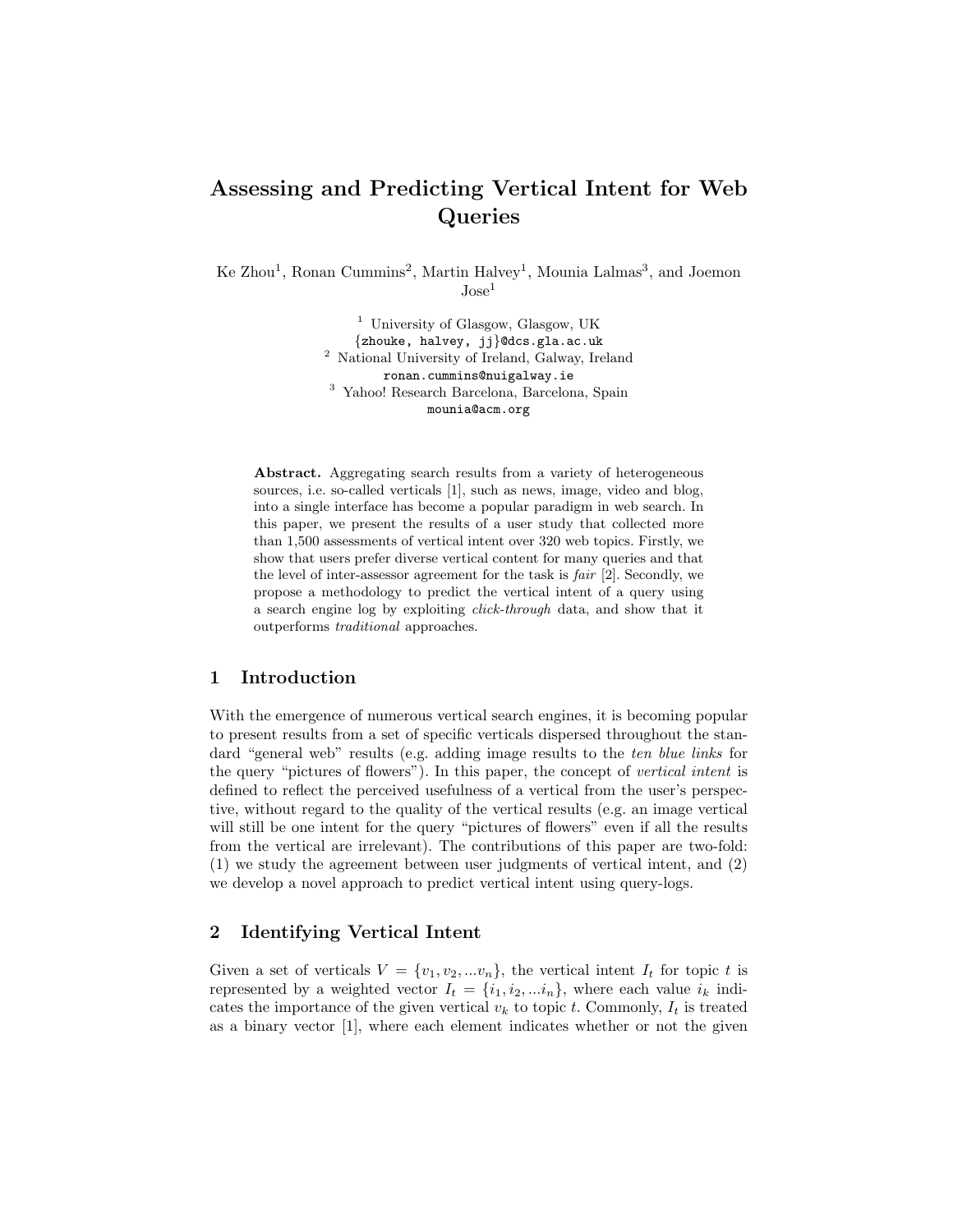vertical is *intended* by the query. To obtain  $I_t$ , we conducted a user study, asking assessors  $U = \{u_1, u_2, ... u_m\}$  to make binary decision over all verticals V:  $A = \{a_1, a_2, \ldots a_n\}$ . Therefore, we have a  $m \times n$  matrix  $M_t$  for topic t.

We make two assumptions in guiding the assessment. First, instead of asking assessors to associate an absolute score to each vertical, we ask them to make pairwise preference assessments, comparing each vertical in turn to the reference "general web" vertical (i.e. "is adding results from this vertical likely to improve the quality of the ten blue links?"). Secondly, instead of providing actual vertical results to the assessors, we only provide the vertical names (with a description of their characteristics). Although this may not be ideal from an end-user perspective (as different assessors might have different views on the perceived usefulness of a vertical, especially as the vertical items are hidden), this assumption eases the assessment burden, and reflects the perceived vertical intent which we are aiming to study.

We used a pre-existing aggregated search test collection [4] as the main source queries, documents, and verticals. This collection models eleven representative verticals commonly used on the web (i.e. image, video, recipe, news, books, blog, answer, shopping, discussion, scholar, wiki) and contains 320 web topics.

Assessors were anonymous online respondents who participated freely via a web interface when contacted through a number of mailing lists. We provided the assessors with the names of all the verticals and details of their unique characteristics (e.g. an "image" vertical might provide more visually attractive results) with an exemplar information need and results collected from Google search engine. The main criteria for labeling a vertical as intended (by a query) was if the annotator believed it would be beneficial to add the items from the vertical to the ten blue links. To eliminate order bias, we randomized all 320 topics (i.e. title and description) into a set of pages (with five topics per page) and provided each assessor the options to assess as many pages as he/she wished.

For measuring users' agreement over verticals, we report inter-annotator agreement in terms of Fleiss' Kappa  $[2]$  (denoted by  $K_F$ ), which corrects for agreement due to chance. Furthermore, for deriving the binary vertical intent vector  $I_t$  from  $M_t$ , we use a threshold approach using three threshold values of 50%, 75% and 100% (e.g. if 75% of the assessors agree that a specific vertical  $v_j$ is a vertical intent, then we label  $i_j$  as 1, otherwise 0).

We collected 75 assessment sessions (i.e. assessors) with a total of 1,515 assessments. The average assessments per session varied from 5 to 120. The mean of the number of relevant verticals per topic per session is 2.06, with a standard deviation of 1.09. With topics  $(231/320)$  possessing more than four assessments, the distribution of derived vertical intents  $I_t$  is presented in Table 1. The number in the "web-only" column shows the number of topics where the assessors have not assigned any relevant verticals (i.e. "general web" results is all that

Table 1. Distribution of Number of Topics Assigned to Various Vertical Intents (with Different Assessors' Majority Preference)

| Majority   | lmg |  | Vid RecipeNews Book Blog Ans Shop Disc Schol Wiki |    |    |    |  |     | Web- | Total Orvs       |
|------------|-----|--|---------------------------------------------------|----|----|----|--|-----|------|------------------|
| Preference |     |  |                                                   |    |    |    |  |     | only |                  |
| 50%        |     |  | 22                                                | 25 | 22 | 38 |  | 139 | 30   | $209(90.4\%)$    |
| 75%        | 16  |  |                                                   |    |    |    |  | 73  |      | 114 (49.4%)      |
| 100%       |     |  |                                                   |    |    |    |  | 29  |      | $(16.5\%)$<br>38 |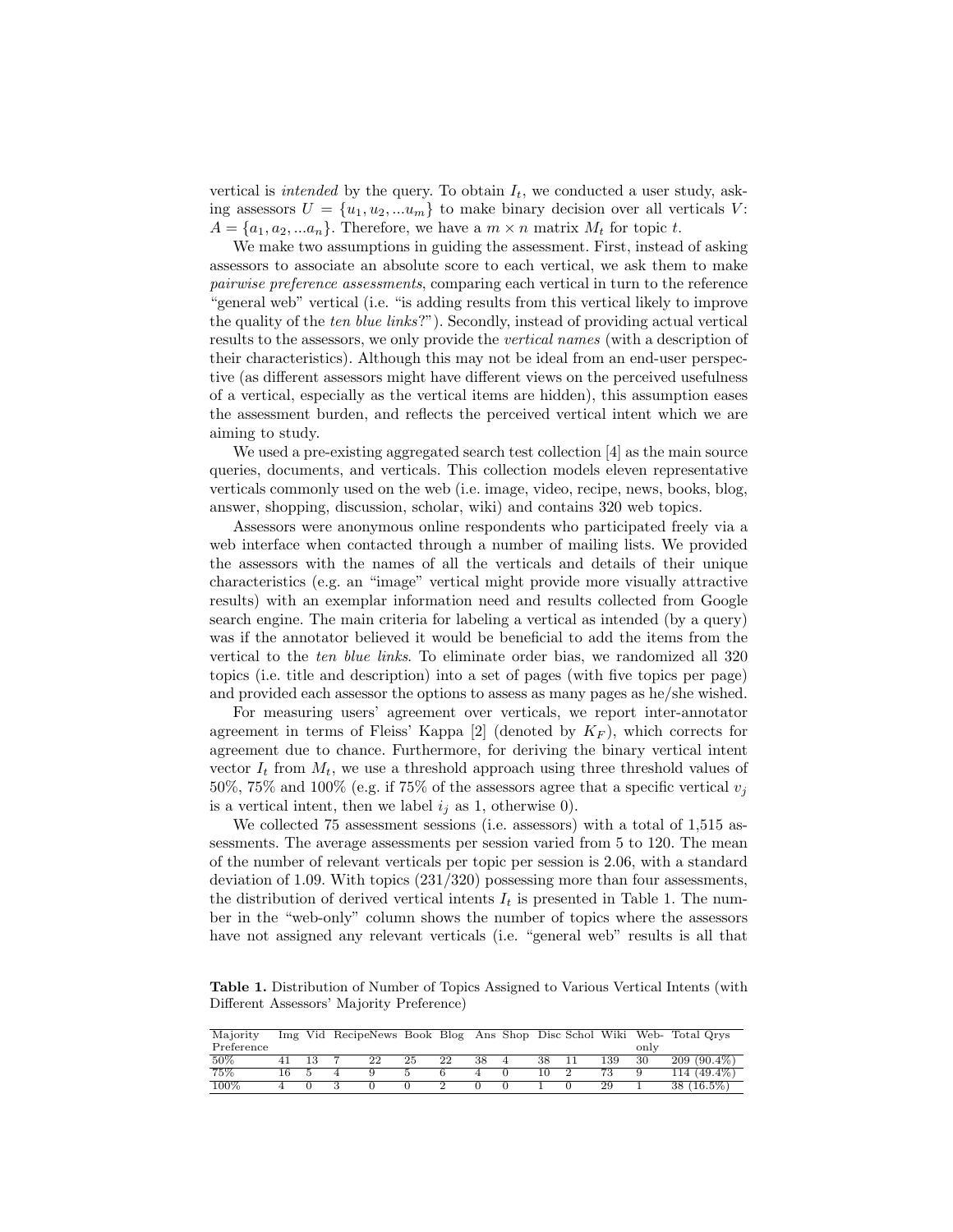should be presented). It can be observed that many topics possess vertical intents (with various assessor majority preference level) thus confirming that users prefer diverse vertical content for many queries.

The mean of the user agreement  $K_F$  of vertical intents over all topics with more than four assessments is 0.37, which is considered *fair* agreement. For those topics, 14.7% have agreement considered at least *substantial*  $(0.4 < K_F < 1)$ , 37.2% considered fair  $(0.2 < K_F < 0.4)$ , and 48.1% considered *slight* or *poor*  $(K_F < 0.2)$ . For a large number of queries, the agreement is not particularly high, as assessors might have different preferences over the number of intents for verticals or due to the ambiguous nature of the query. However, this analysis allows us to study different sets of queries where we have varying levels of agreement of perceived usefulness for a vertical. As 75% assessors' majority preference is neither too noisy  $(50\%)$  or stringent  $(100\%)$ , and it more realistically conforms to the real-world vertical intent distribution [1], we select the corresponding vertical intent set for further experiments.

### 3 Predicting Query Vertical Intent Using Query-logs

Having collected labels that pertain to the intended verticals for a set of queries, our next step is to automatically predict these vertical intents. This is different from the resource selection task in federated search where the prediction of query vertical intent requires determining the specific number of intended verticals (zero to many). Therefore, given the topical relevance assessments over items within verticals, we aim to investigate if verticals with a high intent for a topic contain above a certain threshold of relevant items. The research questions we want to answer are: "is the recall of topically relevant items within each vertical (traditional resource selection criteria [3], denoted as "Trad") sufficient in predicting vertical intent?" and "is our newly developed query-log approach (denoted as "QLog") able to make more accurate vertical intent predictions?".

For our query-log approach (i.e. using the large scale AOL query-log), we use click-through data to infer a threshold for each vertical, above which the vertical is assumed to have a high intent for a query. Our approach consists of several steps. First we identify a set of queries in this query-log that we deem to possess particular verticals of a high intent. We identified those queries by finding queries with an explicit vertical label (e.g. if the term "recipe" or "recipes" appeared in the query "pork chops recipe" we deemed it a query for which the 'recipes' vertical has a high intent). We also used queries that are particular sub-queries of those found using the previous step. For example, we also assumed the query "pork chops" was a 'recipe' query if it appeared in the query-log. We also used a number of humanly annotated variants of the vertical labels to identify queries (e.g. for queries relating to 'image' verticals, we used the terms 'image', 'images', 'img', 'picture', 'pictures', 'photo', 'photos', 'pics'). Secondly, we classified all the clicked documents for those queries into verticals using a similar approach on the URLs of those clicked documents. For example, the URL "http://www.recipes.com/chicken" has four terms, "www", "recipes",